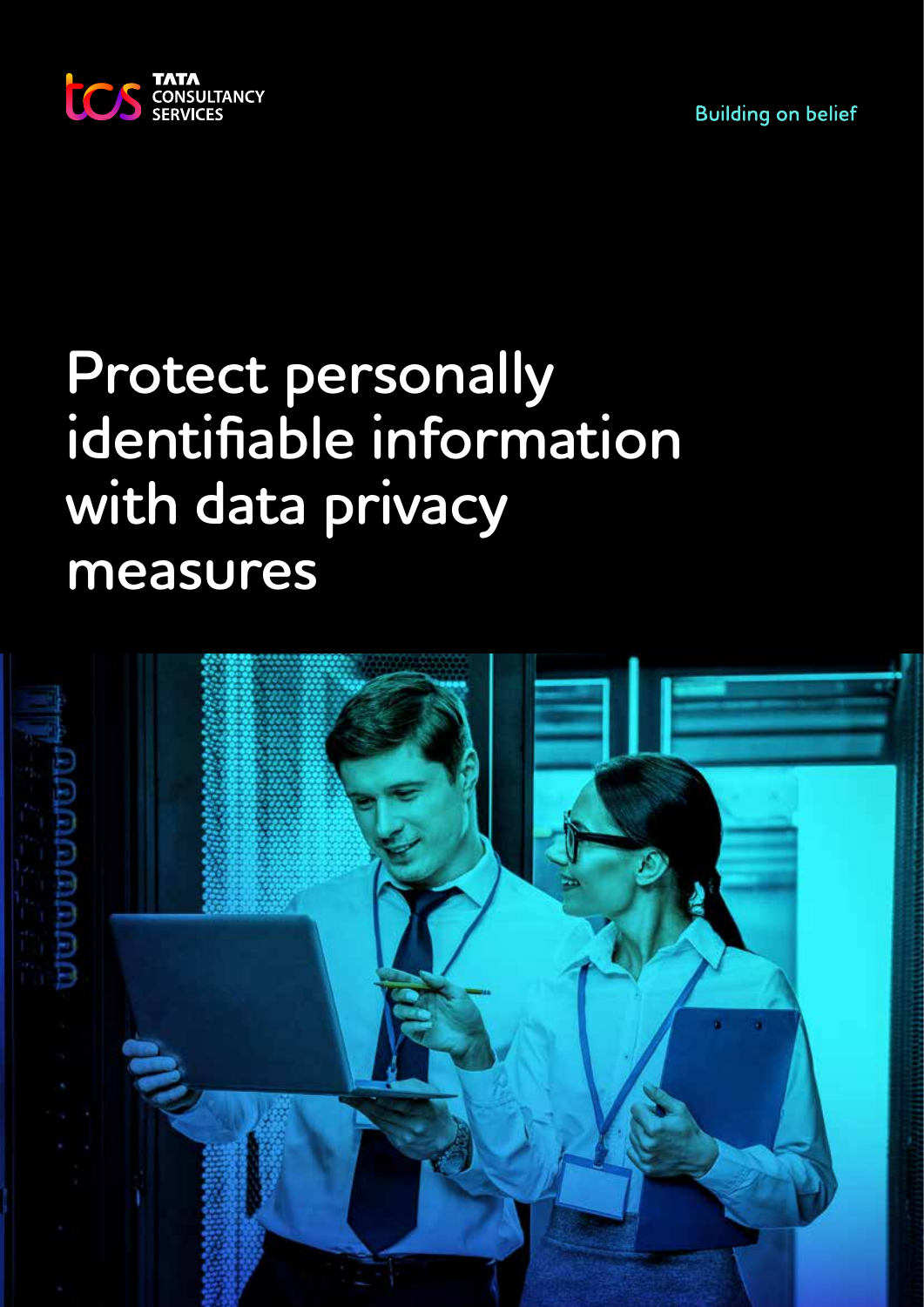# Abstract

Across the world, organizations are mandated by specific data protection regulations and business domain-specific regulations to safeguard the personally identifiable and other sensitive information that they collect from their customers. These regulations pose stringent expectations on the way customer data is collected, stored, processed, used, moved, or shared. With business operations increasingly going global, organizations must wade through a complex ecosystem of regulatory compliance. The COVID-19 pandemic has only made data privacy requirements even more challenging to adhere to.

This white paper puts the spotlight on some of the basic data privacy measures that organizations can contemplate, if not envisioned already, to design an integrated and scalable data privacy framework.

### Introduction

The COVID-19 pandemic times will go down in the annals of history as the ones which saw organizations face significant disruption in the way they executed their frontend business and backend operations. The pandemic waves have made organizations do the unthinkable – allowing their workforce to either operate exclusively from their homes, or at a minimum, distribute their working hours between home and office. Thus, with individual homes turning into mini-offices and organizations' need to ensure privacy of data of their internal and external stakeholders, data privacy challenges have reached unprecedented levels. However, it is important to recognize that the requirement of implementing data privacy controls was prevalent even prior to the outbreak of the pandemic, and this requirement will persist in post-pandemic times as well. The pandemic has only given an additional thrust to the faster adoption of data privacy controls.

# Contemporary factors influencing data privacy in organizations

Considering the growing expectations on global organizations to increase focus on data privacy, here are some present-day factors that impact the organizations:

• **Proliferation of data protection regulations:** The list of countries in the process of adopting data protection laws keeps growing. Even countries having such a law already in place, are also working toward upgrading the law, in response to the changing needs of citizen data privacy and technological advancements. Some nations (E.g. Australia, Canada, South Africa, Japan, South Korea, and China) have their respective national data protection laws, the European Union has adopted a common law applicable to all countries in the region, and in countries such as the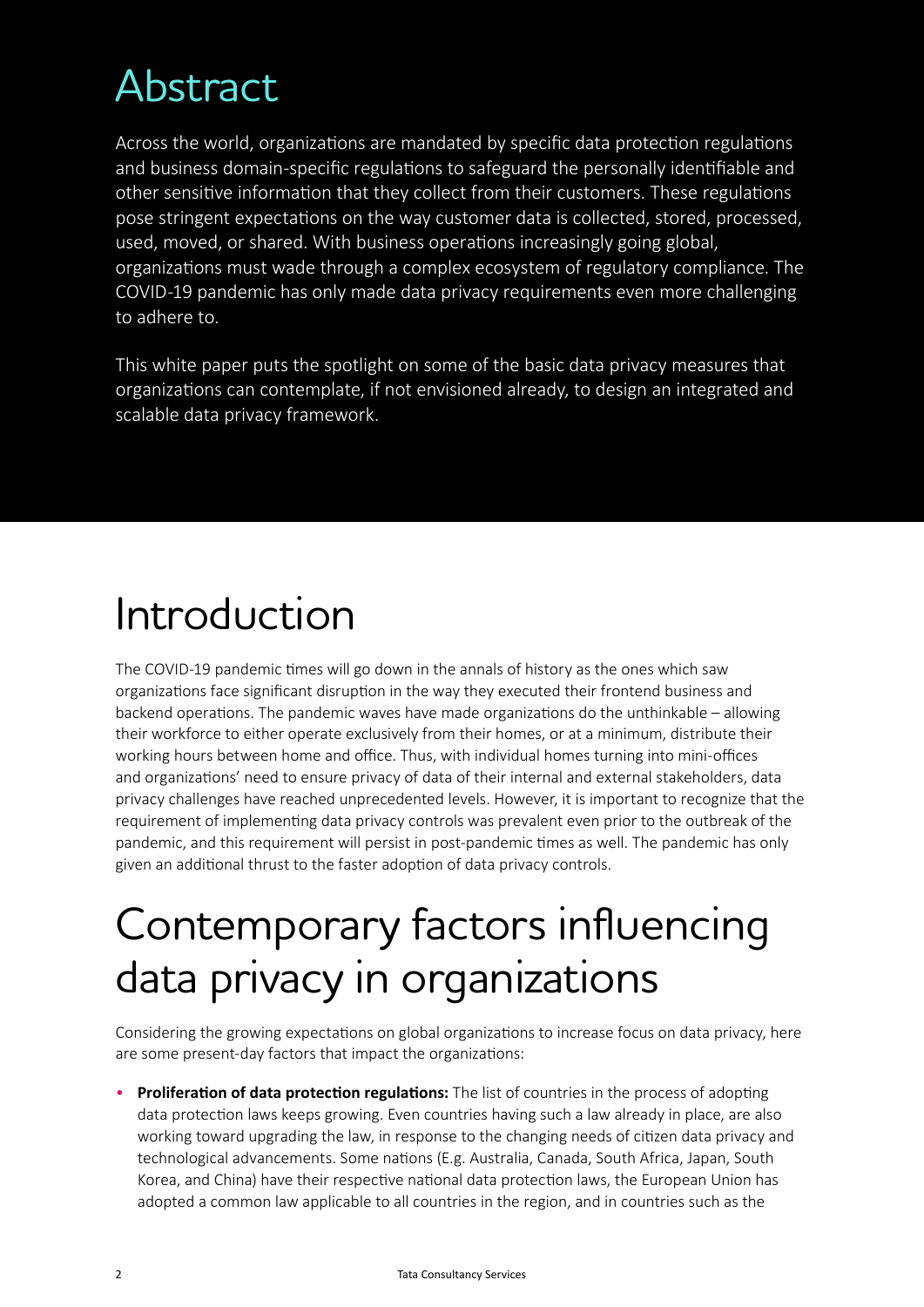US, individual states may have their own regulations. Countries may also have business domainspecific (e.g., finance, healthcare) data protection requirements. Many organizations do their business globally, in terms of their customer base, subsidiaries, and partner entities. Furthermore, regulations require that organizations must take consent from their customers before their data gets used / processed in a certain way. All these aspects make the entire data protection regulatory ecosystem extremely convoluted.

- **Broader scope of information privacy:** Traditionally, data privacy has been looked from the standpoint of the customers of an organization. However, in addition to customers, an organization engages with several other business entities, and the privacy of data related to these additional entities must also be protected. Such entities may include vendors, suppliers, partners, subsidiaries, and the organization's own employees, among others. Therefore, organizations must broaden their focus to include data of all such entities in the ambit of their data privacy requirements.
- **Data quality for data privacy:** The best efforts for ensuring data privacy will prove futile if the said data itself is inaccurate, incomplete, or inconsistent because such data has no business value. Even worse, an organization would invest in ensuring the privacy of data, which is not even applicable to their customers. Aspects related to the 'quality' or 'integrity' of data figure in some globally recognized data privacy frameworks and regulations (E.g. **[Data Privacy Principles from](https://www.oecd.org/)  [OECD,](https://www.oecd.org/) [APEC Privacy Framework,](https://www.apec.org/) [GDPR](https://eur-lex.europa.eu/eli/reg/2016/679/oj)**, etc.). Organizations need to ensure that quality of their data is at the desired level and fits for the purpose as a part of their data privacy compliance initiatives.
- **Cloud adoption:** As a digital-driver, cloud is witnessing an accelerated adoption, owing to the changes in the way organizations are now running their business. While applications and data are getting moved to cloud increasingly, this transition is in a state of flux. Applications and data may be spread across cloud and on-premises. This necessitates implementing data privacy consistently across cloud and on-premises application data stores.
- **Data privacy supplementing data security:** Data security measures are typically directed towards a malicious agent that operates outside the organization's ecosystem while data privacy measures are targeted towards a malicious agent that could operate from within the organization's digital boundaries. Thus, organizations need to adopt the 'data-security-and-privacy' mindset rather than choosing between the two for the holistic protection of data.
- **Data privacy assurance:** Data governance requirement entails that data privacy measures should be measurable for their effectiveness. Organizations must be able to measure, track, and alert about key data privacy operational parameters, e.g. the level of coverage of data anonymization across different lines of business, data anonymization scores, risk of reidentification, information retention periods, citizen consents, and citizen age, among others.

### Next-generation data privacy compliance framework

Organizations can consider implementing the following data privacy measures by not only looking at the current pandemic-originated needs but also for a long-term and strategic focus on data privacy. These measures are not to be considered as 'universally adequate'. Instead, these measures would be the bare minimum for organizations to enable data privacy: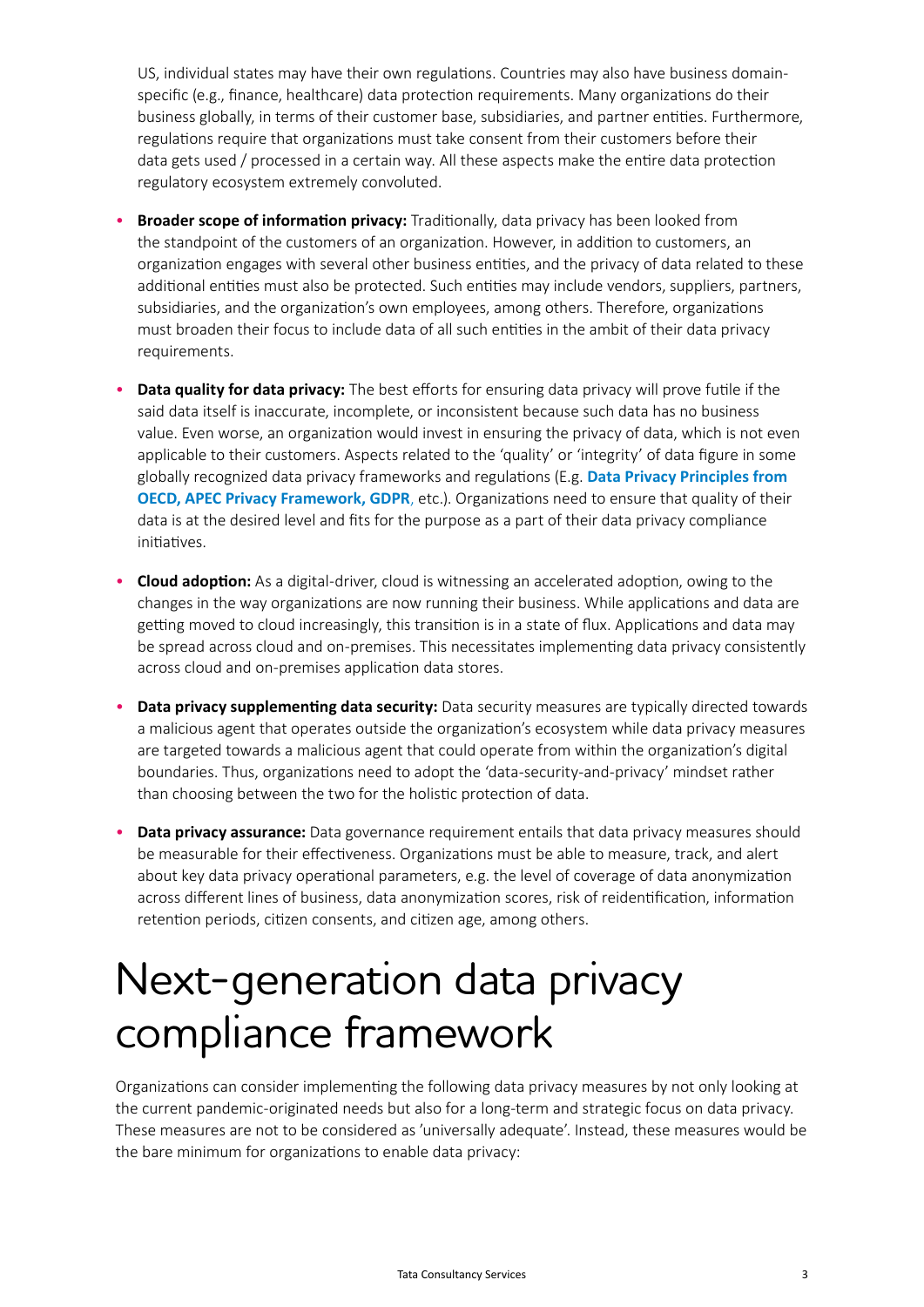- Organizations can look at data privacy compliance as an integrated objective to be achieved, as opposed to finding discrete solutions of compliance for each applicable country-level or domainspecific regulation. This could be a daunting task. However, upon closer inspection, it is evident that most data protection regulations echo the same basic sentiments as some commonly recognized and foundational data privacy principles. Finding piecemeal solutions is not a scalable approach, as more countries adopt data protection regulations, and many countries upgrade their existing laws. Instead, organizations can look at establishing an integrated data privacy framework, which factors into account the asks of all applicable regulations. This framework should help choose the most stringent requirement by default against a given dimension of data privacy (say, period of data retention), leaving open handles for customization, depending upon the nature of business and the particular law and geography in scope. A policy-driven approach can help ensure ownership, auditability, and governance.
- A formal consent management framework assures organizations that only the required data, and nothing more, is collected from customers with their explicit consent for the specified purpose of processing and the duration of usage.
- Organizations can transcend from an ad-hoc approach of data privacy to an institutionalized, governed, and organization-wide data privacy program headed by a role akin to Chief Privacy Officer, with direct reporting to the CIO (at least) or CEO (preferably). Organizations can form a 'core data privacy committee', with representatives from all key organization functions, such as sales, marketing, branding, HR, administration, legal, internal IT, governance, risk and compliance, operations and product/service delivery, for a more cohesive outlook toward information privacy.
- Organizations can demonstrate adherence to some internationally recognized standards such as the **[ISO 27000,](https://www.iso.org/standard/73906.html) [ISO 27001,](https://www.iso.org/standard/54534.html) [ISO 27002,](https://www.iso.org/standard/54533.html) [ISO 27018,](https://www.iso.org/standard/76559.html) [ISO 29100,](https://www.iso.org/standard/45123.html)** and/or recognized data privacy seals. Attestation from independent agencies, validates an organization's commitment toward data protection and instills trust with internal and external stakeholders.
- Organizations can try to implement the principles of data privacy by design and by default. Data privacy can neither be an afterthought nor some obligatory actions executed merely to avoid being deemed as 'non-compliant' by the regulatory bodies. Rather, the elements of data privacy can be at the very heart of design and architecture of products, solutions, platforms, applications, and systems.
- Organizations can favor a software-driven approach to data privacy throughout the data's lifecycle and eschew any shortsighted approaches that involve either manual operations or highly tailormade, script-driven solutions that have a small chance of horizontal and vertical scalability. The software itself should be usable in a self-service mode with its operations automated through ML and AI. Technologically, the software should be capable of supporting structured, semistructured and unstructured data sources that could reside on-premises or on cloud. To answer the expectations of data privacy assurance, the software must define, measure, and monitor key operational metrics and support the necessary reporting/dashboarding either natively or by integrating with other software.
- For organizations to implement reasonable data privacy controls, they can first answer the question: What data in data repositories can be treated as personally identifiable or sensitive, and where is such data located? This calls for an automated approach of discovering direct and indirect sensitive business data elements, from both structured and unstructured data formats, within the organization's data repository. Once discovered, methods such as setting up of data dictionary, data classification, and data lineage can be employed to gain a deeper understanding of data categorization, inter-relationships, and its movement. This is critical, especially, considering the data residency and movement restrictions imposed by data protection regulations. Importantly, the scope of this exercise is not just sensitive customer data, but also includes sensitive data of other entities that the organization engages with for business purpose.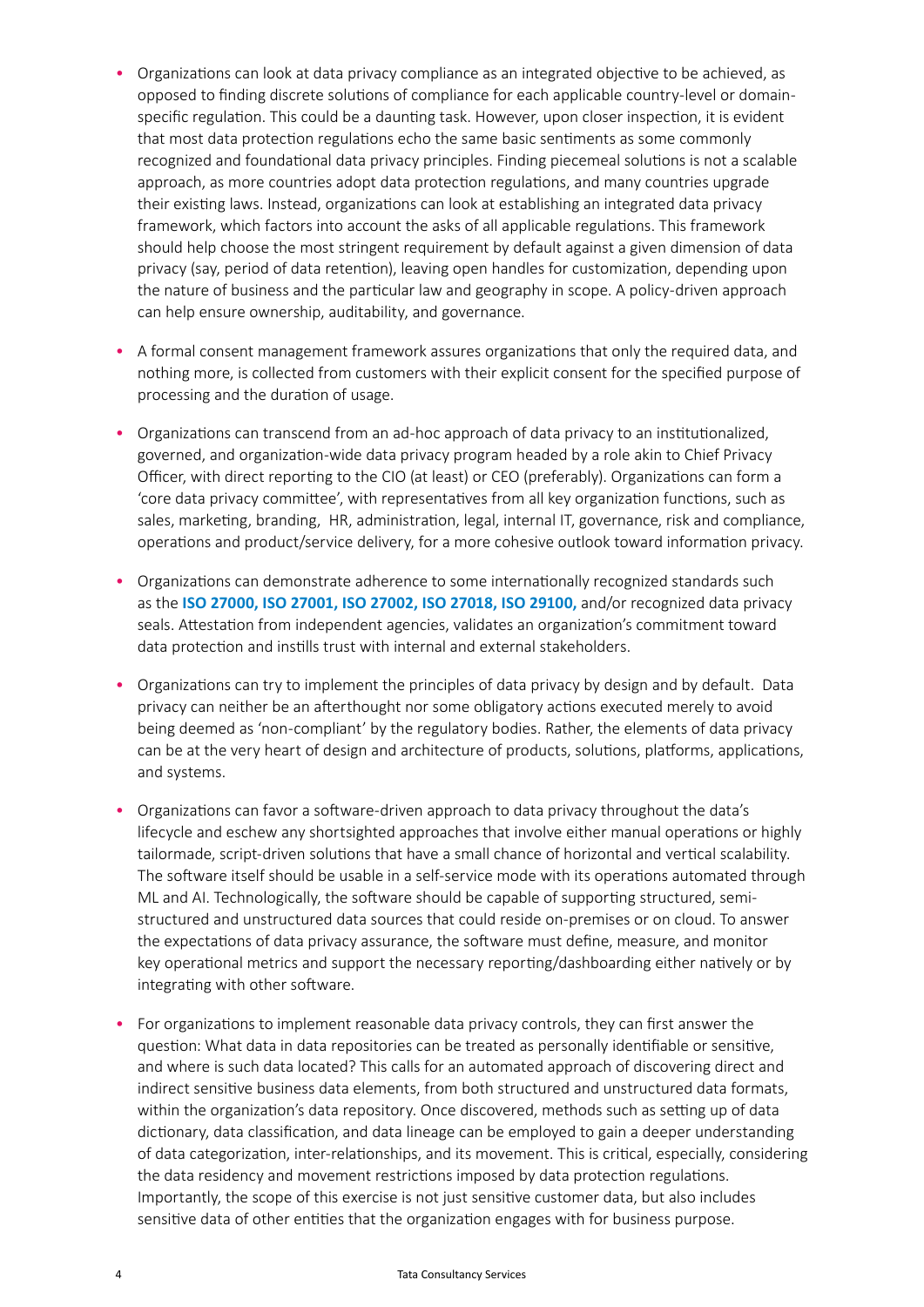- Once the organization has gained insights into the nature of sensitive business data elements that it acquires, generates, stores, processes, and shares, it can implement a combination of one or more privacy enhancing technologies such as static data masking, dynamic data masking, data pseudonymization, and even modern approaches such as differential privacy. By combining the powers of such traditional and modern technologies, organizations can meet their requirement of privacy-safe data provisioning, usage, and access, for traditional and modern usage scenarios alike. Again, the appropriate use of such technologies applies to sensitive customer data and sensitive data of other entities that the organization engages with for business purposes.
- Organizations can explore setting up a role-driven approach of accessing information, using the dynamic data masking technology for a stronger inward-facing data privacy. This ensures that the information is accessed on a 'need-to-know' basis, even by the internal stakeholders, thereby reducing the risk of malicious use of data.
- It will help organizations if data privacy and data quality needs are handled in a consolidated manner through both types of software working in an integrated fashion. Integrated approach of data privacy and data quality measures will allow organizations to get a 'bigger picture' of the state of compliance of their data.
- In addition to working closely with data security and data quality management software, a data privacy software must be amenable to interaction with neighboring software/applications in the enterprise's IT ecosystem. This could include DevOps, agile, identity and user entitlements management, data management, data governance, data analytics, risk and compliance and such software or applications. This is required as the aspects of data privacy span a whole gamut of data processing activities and various touchpoints where users interact with data.
- Organizations can watch out for evolving trends in the data privacy domain. Data protection regulations now espouse requirements such as data portability and the right to the erasure of information which reflect modern sensibilities of data privacy.

# Conclusion

The very term 'data privacy' seems to have an almost oxymoronic tint to it. How could an entity, whose very purpose is to generate business value, through its collection, processing, transformation, and sharing, be kept 'private'? Organizations will continue to bank on data to further their business. Also, with citizens becoming increasingly concerned about safeguarding the privacy of their data, organizations need to bolster their data privacy measures. Data privacy is more about organizations collecting only the strictly essential data of citizens and using it in a legally compliant, fair, secure, consent-driven, purpose-limited and time-limited manner. It is no longer a choice but an imperative for the sustenance of an organization's business and gaining customer trust.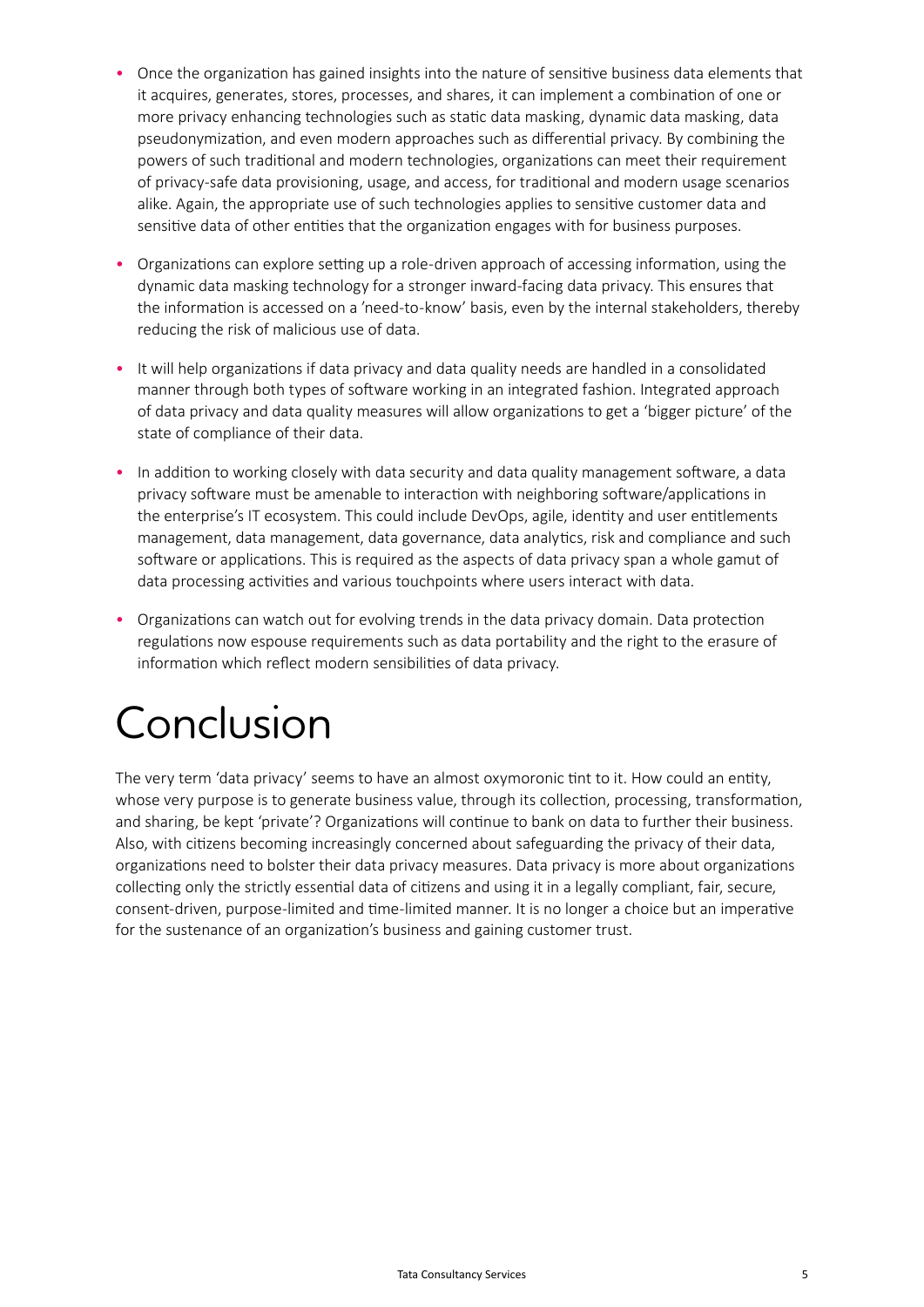

### About the authors

#### Ashim Roy

Ashim Roy is the Global Product Head of TCS MasterCraft™ DataPlus, which is an integrated data management software from TCS. Ashim carries more than 26 years of industry experience in business verticals such as Manufacturing, Investment Banking and IT industry. Ashim pursues his interest in enterprise product development, particularly, in the area of Data Privacy and Data Quality and has 10+ patents under his name. Ashim holds a master's degree in Robotics from IIT, Kanpur.

#### Sumeet Bhide

Sumeet Bhide handles Market Research, Marketing, Learning and Development aspects of TCS MasterCraft™ DataPlus product. He has around 20 years of experience in TCS. He has successfully delivered some key IT projects in the areas of reengineering and migration. His areas of interest include Data Management, Test Data Management and Data Privacy. He holds a Bachelor of Engineering degree in Electronics and Communication Systems Engineering, from Gujarat University, India.